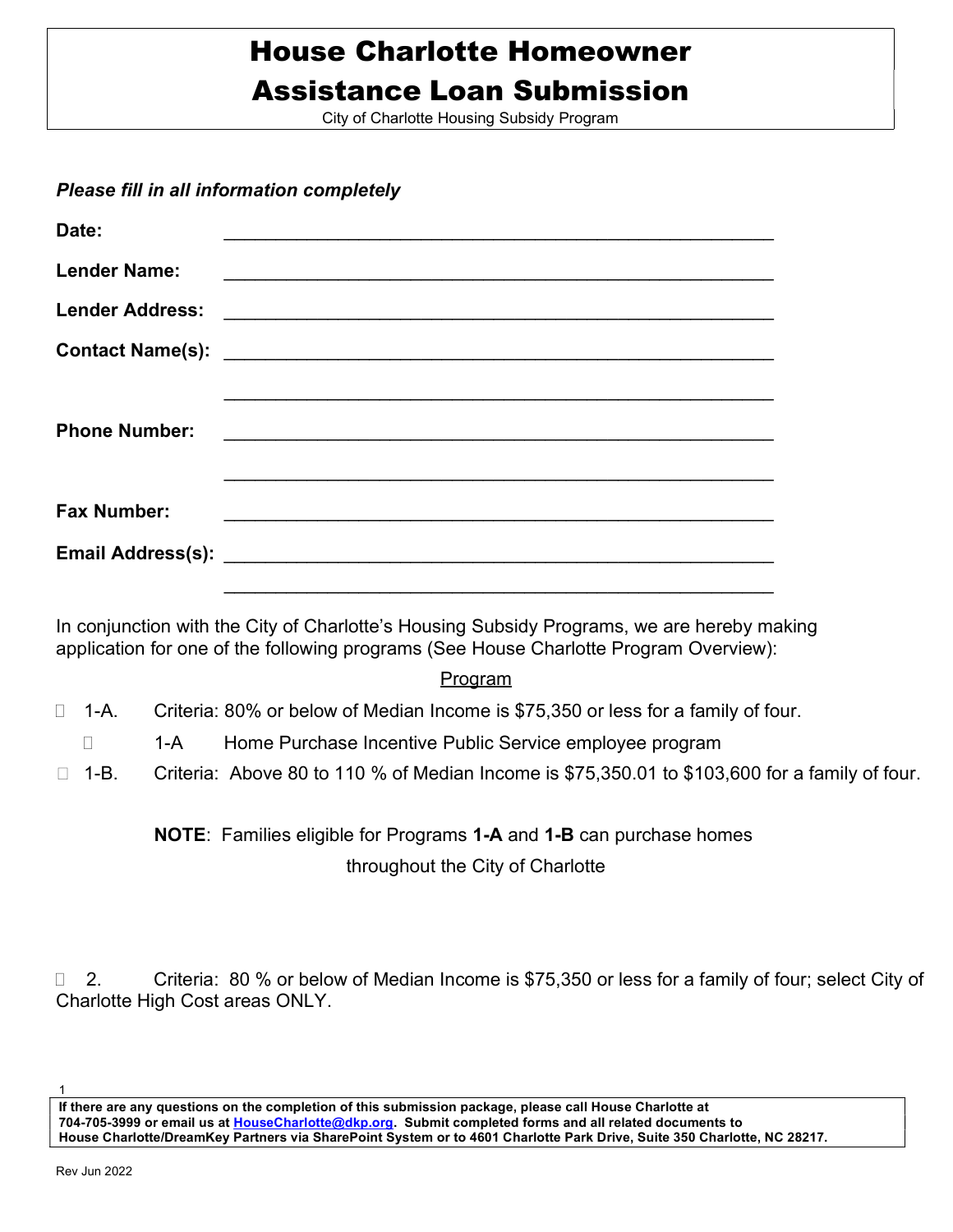- A. Borrower Name(s) \_\_\_\_\_\_\_\_\_\_\_\_\_\_\_\_\_\_\_\_\_\_\_\_\_\_\_\_\_\_\_\_\_\_\_\_\_\_\_\_\_\_\_\_\_\_\_\_\_\_\_\_\_\_\_\_\_\_\_\_\_\_
- B. Borrower Email(s) \_\_\_\_\_\_\_\_\_\_\_\_\_\_\_\_\_\_\_\_\_\_\_\_\_\_\_\_\_\_\_\_\_\_\_\_\_\_\_\_\_\_\_\_\_\_\_\_\_\_\_\_\_\_\_\_\_\_\_\_\_\_
- C. Property Address
- D. Funds Requested \$
- E. Date Check Needed \_\_\_\_\_\_\_\_\_\_\_\_\_\_\_\_\_\_\_\_\_\_\_\_\_\_\_\_\_\_\_Closing Date \_\_\_\_\_\_\_\_\_\_\_\_\_\_\_ F. Closing Attorney \_\_\_\_\_\_\_\_\_\_\_\_\_\_\_\_\_\_\_\_\_\_\_\_\_\_\_\_\_\_\_\_\_\_\_\_\_\_\_\_\_\_\_\_\_\_\_\_\_\_\_\_\_\_\_\_\_\_\_ Firm Complete Name **Example 18** Address

#### \_\_\_\_\_\_\_\_\_\_\_\_\_\_\_\_\_\_\_\_\_\_\_\_\_\_\_\_\_\_\_\_\_\_\_\_\_\_\_\_\_\_\_\_\_\_\_\_\_\_\_\_\_\_\_\_\_\_\_\_\_\_\_\_\_\_\_\_\_\_\_\_\_\_ Contact Name, Phone Number & E-Mail

#### \_\_\_\_\_\_\_\_\_\_\_\_\_\_\_\_\_\_\_\_\_\_\_\_\_\_\_\_\_\_\_\_\_\_\_\_\_\_\_\_\_\_\_\_\_\_\_\_\_\_\_\_\_\_\_\_\_\_\_\_\_\_\_\_\_\_\_\_\_\_\_\_\_\_\_\_\_\_\_\_\_ G. Please submit copies of the following documents for approval:

- $\Box$  Loan Application signed by borrower(s)
	- o Asset information must be completed
	- $\circ$  If borrower has child care expenses, please include this information
- Income: Salaried or hourly employee most recent 60 day pay stubs & last year's W-2(s). \* If applying for the Public Service employee program, must provide documentation that clearly shows borrower(s) is employed by one of the eligible employers.\*
	- $\circ$  Self- Employed or 1099 employee 2 years tax returns to include all schedules
	- o Social Security, Child Support, & other non-wage earner income, etc. Award letter and 3 months proof of receipt
	- $\circ$  Income documentation required for all household members. If no source of income, those 18 years or older must provide the signed House Charlotte Household Income Eligibility Form
- $\Box$  Sales Contract Fully executed with **all addendums**. Include copy of EMD & DD fees
- $\Box$  Appraisal with visible photos of the property
- Lender's signed Commitment or Preapproval letter (include rate, term, loan and/or purchase price)
	- Signed Commitment or Preapproval Letter for any other Subordinate Financing (showing agency/institution name and amount received/approved)
- $\Box$  Loan Estimate Disclosure (rate locked through closing date) Must match the 1003 rate, term and loan amount
- $\Box$  ID Visible, unexpired copy of the drivers license or state ID
- $\Box$  If applicable, a copy of the Recorded Separation Agreement, Free Trader Agreement or Divorce Decree

### \*\*\*File is considered incomplete until all of the above listed items are received. Submitting an incomplete file will delay loan closing.\*\*\*

## The following will be needed prior to closing:

- $\Box$  Pre-Purchase Homebuyer's Education Certificate Valid for 1 year
- □ 1-on-1/Face-to-Face Counseling Certificate
- □ Certificate of Occupancy or Pass City HouseCharlotte Code Inspection Report
- $\Box$  Final Appraisal, when applicable
- $\Box$  Proof of Hazard Insurance with the following verbiage: City of Charlotte Finance Department

#### 600 East 4th Street Charlotte, NC 28202

## LENDER CERTIFICATION – THE FOLLOWING STATEMENTS MUST BE ACKNOWLEDGED AND SIGNED

I hereby certify that the proceeds of the City of Charlotte's Assistance will be used in accordance with the Housing Subsidy Programs approved by City Council on March 24, 1997, revised July 1, 2001. The information provided on behalf of the borrower is true and accurate to the best of my knowledge. I understand that false information will be grounds for disqualification.

## I certify that the first mortgage we intend to make:

 $\Box$  will be sold to Fannie Mae  $\Box$  will not be sold to Fannie Mae

I acknowledge that the borrower certifies that they:

 $\Box$  have received House Charlotte funds before  $\Box$  have never received House Charlotte funds before

Authorized Signature: \_\_\_\_\_\_\_\_\_\_\_\_\_\_\_\_\_\_\_\_\_\_\_\_\_\_\_\_\_\_\_\_\_\_\_\_\_\_\_\_\_\_\_\_\_\_\_\_\_\_\_\_\_\_\_\_\_\_\_\_\_\_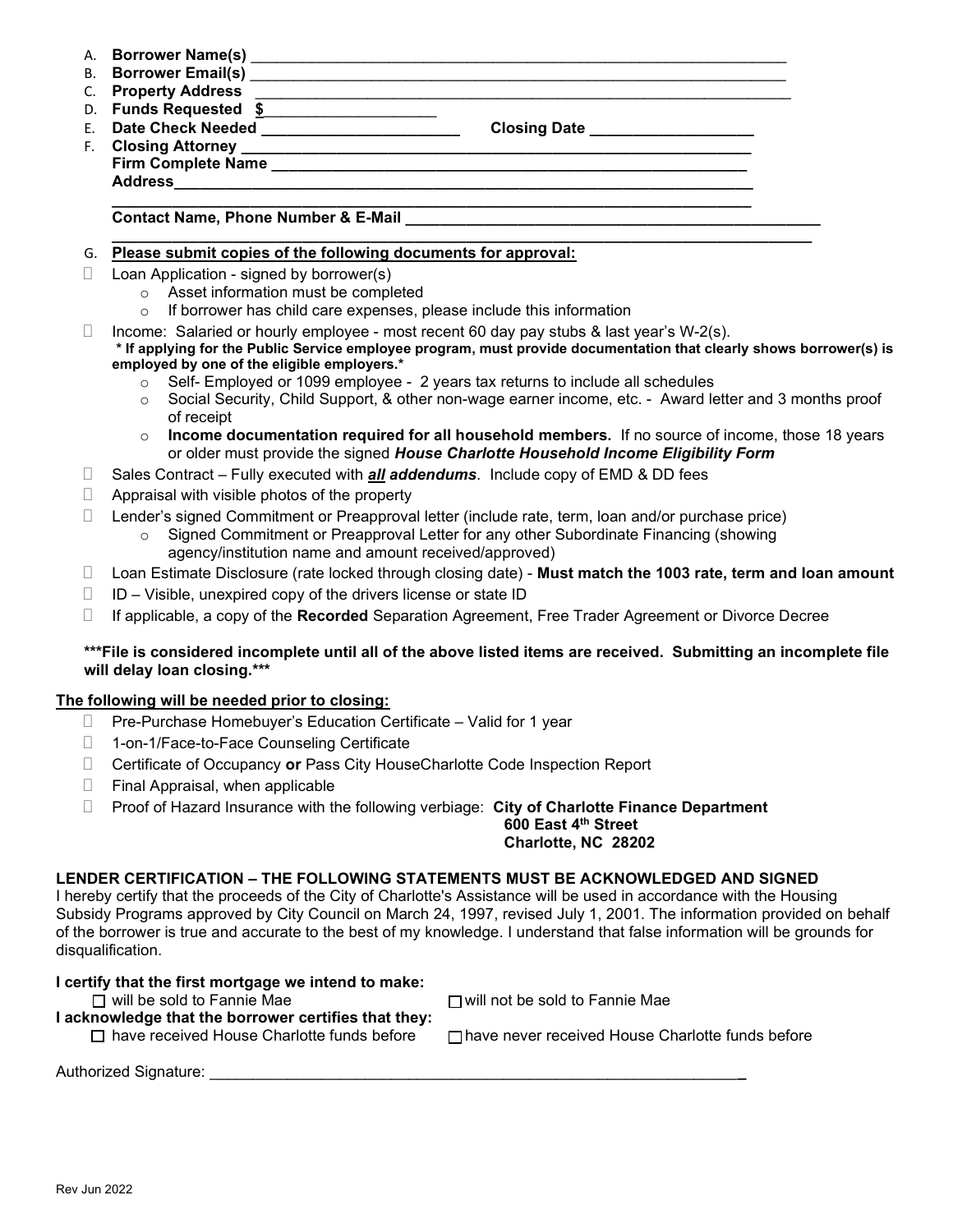**Housing Subsidy Worksheet** 

| Name                                                                                                                        |                                      |                                                   |                |                           |
|-----------------------------------------------------------------------------------------------------------------------------|--------------------------------------|---------------------------------------------------|----------------|---------------------------|
| <b>Property Address</b>                                                                                                     |                                      |                                                   |                |                           |
| <b>Household Income (Yearly)</b>                                                                                            | \$                                   | <b>Percent of Median Income</b>                   |                | $\frac{0}{0}$             |
| <b>Family Size</b>                                                                                                          |                                      | <b>Number of Children</b>                         |                |                           |
| Borrower (s) Income (Yearly)                                                                                                | \$                                   |                                                   |                |                           |
| \$<br>A. Contract Selling Cost of House<br><b>Costs</b>                                                                     |                                      |                                                   |                |                           |
| В.                                                                                                                          | 1. Closing Costs and Prepaid Amounts |                                                   | \$             |                           |
|                                                                                                                             |                                      | 2. Credit Counseling (must be listed on LED also) | \$             |                           |
| 3.                                                                                                                          | Points (Buy down Assistance)         |                                                   | \$             |                           |
| 4. MIP                                                                                                                      |                                      |                                                   | \$             |                           |
|                                                                                                                             | Sub-Total of B (Add B1,2,3,4)        | \$                                                |                |                           |
| C. Total House Purchase Costs (Add A and B Sub-Total)                                                                       |                                      | \$                                                |                |                           |
| <b>Financing</b>                                                                                                            |                                      | D. Bank Loan Approval ______% (including MIP)     | $\mathfrak{S}$ |                           |
| <b>E.</b> Borrower paid fees - personal funds<br>\$<br>(only include earnest money, due diligence fee and POC's.)           |                                      |                                                   |                |                           |
| <b>Lender Paid Costs</b>                                                                                                    | <b>F.</b> Seller Paid Costs and/or   |                                                   | \$             |                           |
|                                                                                                                             |                                      |                                                   | \$             |                           |
| G. Gifts/Grants/Additional Loans (Please list agency/Institution name and<br>amount. Does not include HC Loan.)             |                                      |                                                   |                | \$                        |
| H. Sub-Total Financing (Add D-G)                                                                                            |                                      | \$                                                |                |                           |
| I. Gap (Subtract H from C)<br>(Funds requested by Lender will be applied to down payment, closing costs, interest buy-down) | \$                                   |                                                   |                |                           |
|                                                                                                                             |                                      | (City use - do not write in this section)         |                | $\boldsymbol{\mathsf{S}}$ |

The "Gap" is equal to the subtraction of the sub-total financing (H) from the total house purchase (C). City down payment assistance under House Charlotte is:

- up to \$10,000 for Program 1-A
- up to \$10,000 for Program 1-A Public Service employee program
- up to \$7,500 for Program 1-B Over 80% AMI
- up to \$17,000 for Program 2 in select High Cost areas within City of Charlotte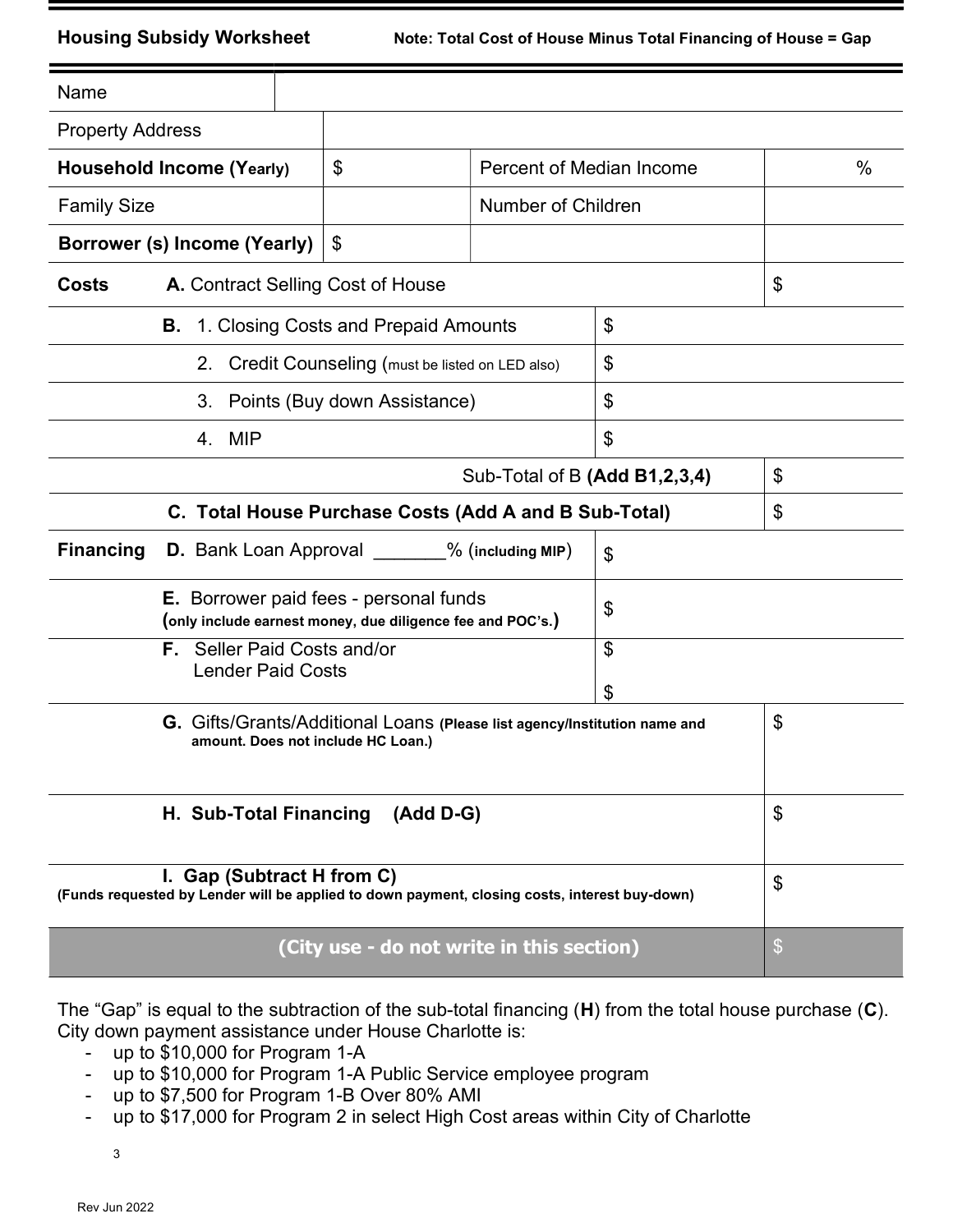## HOUSE CHARLOTTE HOME INVESTMENT PARTNERSHIP FUNDS WRITTEN AGREEMENT WITH RECAPTURE PROVISIONS

This Agreement regarding a HOME subsidy (the "Agreement"), dated as of is made and entered into by and between the City of Charlotte (the "City"), pursuant to the federal HOME Investment Partnerships Act Program, and **Exercise 2018** and the state of the state of the state of the state of the state of the state of the state of the state of the state of the state of the state of the state of the s Homebuyer(s) ("Borrower").

Property Address: **Example 20** Figure 20 Figure 20 Figure 20 Figure 20 Figure 20 Figure 20 Figure 20 Figure 20 Figure 20 Figure 20 Figure 20 Figure 20 Figure 20 Figure 20 Figure 20 Figure 20 Figure 20 Figure 20 Figure 20 F

I. Agreement

As required by the HOME Program, this Agreement between the City and the Borrower identifies the HOME Program requirements. The funds provided for the purchase of the Qualifying Home are HOME Funds not to exceed the amount of \$ \_\_\_\_\_\_\_\_\_. Therefore, and as a condition to participation in that program, Borrower makes the following additional covenants, representations and warranties:

## A. Use of HOME Funds

- 1. HOME funds are being provided in the form of a loan. A loan provided under the City's House Charlotte down payment assistance program is a second (third or fourth, whichever is applicable) mortgage. The funds are provided thru a 5, 10, or 15-year, deferred and forgivable loan. No payment is due in any given year unless property is sold, transferred, a change in ownership or occupancy status occurs or cash out refinance takes place. Specific loan terms are outlined in the Promissory Note and Deed of Trust.
	- a. **15-year term-** deferred for year's one through ten and then forgiven at the rate of 20% per year for years eleven through fifteen.
	- b. **10-year term** deferred for year's one through five and then forgiven at the rate of 20% per year for years six through ten.
	- c. 5-year term forgiven at the rate of 33 1/3% per year for years three through five.
- 2. Use of Loan Proceeds; Purchase Price. Borrower agrees that the HOME Funds shall be used solely to pay down payment or closing costs of a Qualifying home. Borrower represents and warrants that:
	- a. Borrower is purchasing the Qualifying Home in good faith for use as the principal residence of Borrower;
	- b. Borrower does not have any arrangement or understanding involving the intended resale, lease, or other transfer of the Qualifying Home by the Borrower; and
	- c. The total purchase price of the Qualifying Home is \$\_\_\_\_\_\_\_\_\_\_\_\_ and does not exceed the maximum purchase price limit of \$285,000 for existing properties or \$315,000 for new construction properties.
- 3. Deadline for Completion of Purchase and Occupancy. Borrower agrees that the home purchase funded in part with HOME funds be completed no later than 90 days after the date of this Agreement, and that the City shall have no obligation to make any disbursement if the purchase is not completed by that date. Borrower shall occupy the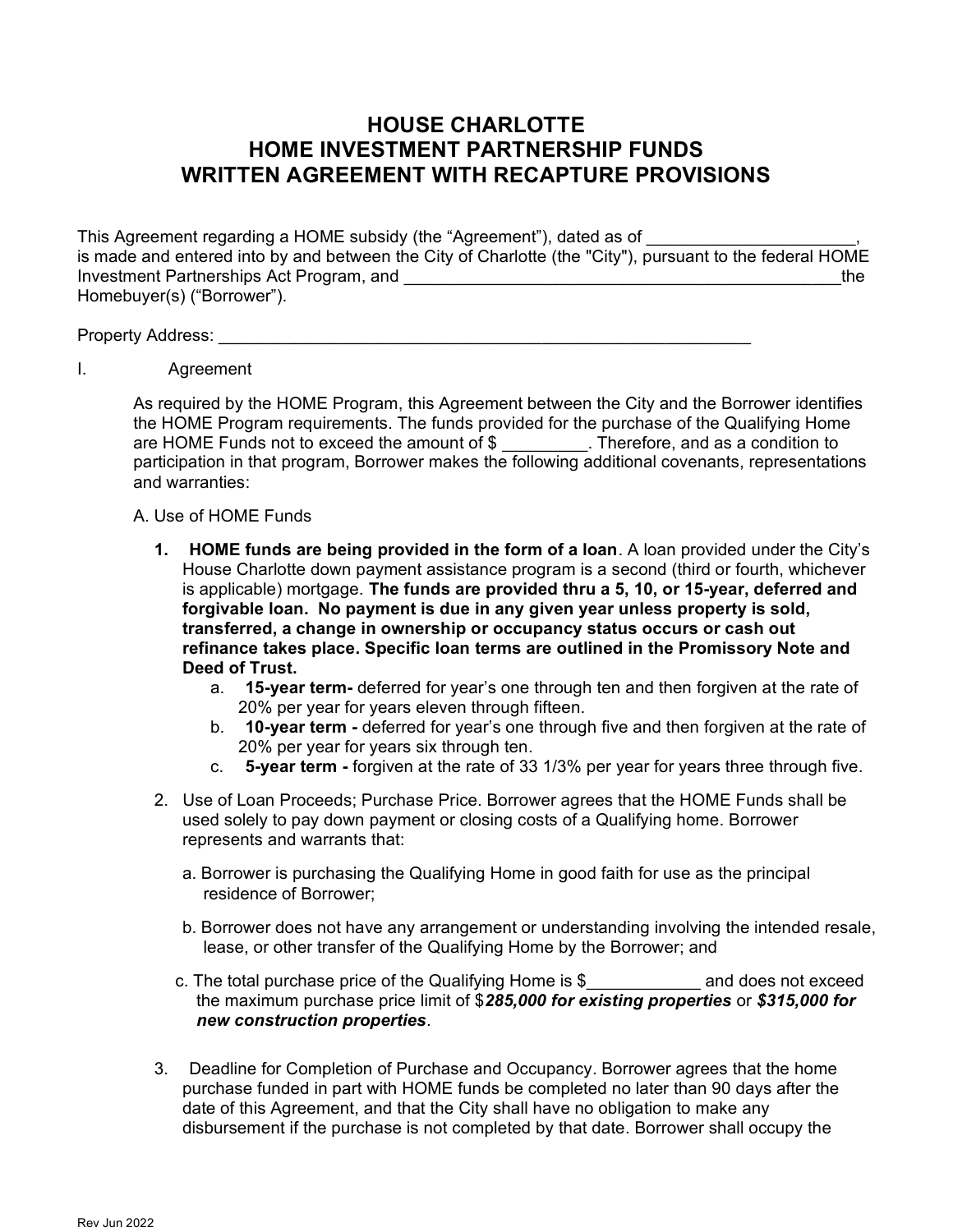qualifying home as Borrower's principal residence no later than 90 days after the date of the Deed of Trust.

- B. Affordability
	- 1. Income and other restrictions. Purchasing families must comply with all HOME regulations (24 CFR 92.254). Family incomes may not exceed 80% of area median income as determined by HUD for the program year.
	- 2. Affordability Period. At all times during the affordability period, the property or any portion thereof may not be sold, transferred or conveyed **except** to households with income of 80% or below of the Charlotte Area Median Income as reported from time to time by the Department of Housing and Urban Development (HUD), or other reasonably equivalent data in the event such reports are no longer issued, and shall be subject to compliance with the Program and the Program Guidelines. Affordability Period. Borrower understands the affordability period of this HOME agreement shall begin on the date of signing the deed of trust and Promissory Note, and shall end ten years from this date.
	- 3. City of Charlotte Council members has approved to extend the HOME Length of the Affordability Period for the following programs below.

| 10 Year | Public Service<br>Incentive Program<br>From the date of the<br>loan | \$10,000                                           |
|---------|---------------------------------------------------------------------|----------------------------------------------------|
| 15 Yeai | All other House<br>Charlotte Loans                                  | $\begin{array}{r} $7,500 -\\ 1517,000 \end{array}$ |

4. Borr

ower Principal Residence. Borrower understands that funds are provided under a Cityfunded down payment assistance program, using funds available under the federal HOME program. Borrower understands the intent of the program is to provide assistance to the eligible homebuyers only so long as it is their principal residence.

- 5. Recapture Provisions. Borrower agrees that if at any time during the Affordability Period the Qualifying Home is not their principal residence or is transferred either through sale, foreclosure, or other event the City of Charlotte shall have the right to require Borrower to pay in full all amounts owed on the Promissory Note, including principal and accrued interest, on thirty (30) days' notice. This is known as recapture.
	- a. "Amount to be Recaptured." In the event of recapture, the City shall collect from net proceeds all HOME Funds, including outstanding principal plus interest as outlined in the loan documents.
	- b. Amount to be recaptured if net proceeds are Insufficient. In the event that net proceeds are insufficient to repay the HOME funds, including principal plus interest, the amount to be recaptured shall be any funds remaining after payment of all senior non-HOME debt and closing costs. In no event shall the borrower be required to use funds other than net proceeds to repay the HOME Funds.

## II. Definitions

- A. "Agreement" means a document to comply with the regulations at 24 CFR Section 92.254.
- B. "Deed of Trust" means a deed of trust securing a lien on the property.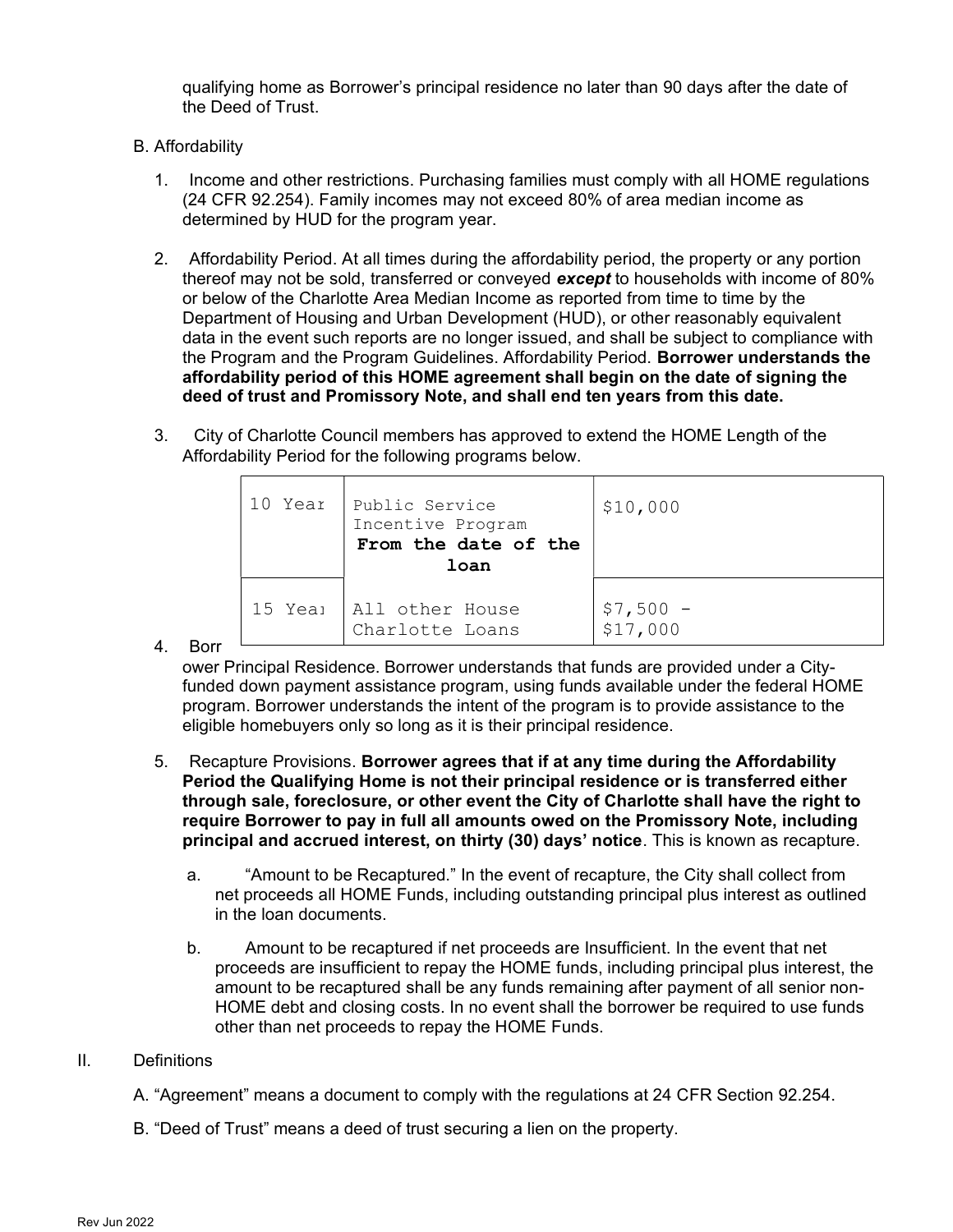- C. "Eligible Homebuyer" means one or more adult members of a Household who sign the Deed of Trust, related Promissory Note and other documents required for a second mortgage, who have completed a homebuyer education program, and whose Household has an Annual Income (as of the date of signing the purchase agreement in the case of new home being constructed, or as of the date of purchase in the case of an existing home) that does not exceed the lesser of:
	- 1. eighty percent (80%) of the median family income for the City of Charlotte's Metropolitan Statistical Area, as then most recently published by HUD, adjusted downward in the case of a Household size of less than four persons, and adjusted upward in the case of a Household size of more than four persons, in each case by the same percentages as are applied by HUD to adjust eligible income levels for occupancy of public housing; and
	- 2. the maximum income level permitted by federal regulations applicable to loans of HOME Funds for homebuyer assistance.
- D. "Household" has the meaning set forth for "family" in 24 CFR Section 5.403, or successor provision, and includes an individual person.
- E. "HOME" means the federal HOME Investment Partnerships Act Program.
- F. "HOME Funds" means funds derived from the federal grants to the City of Charlotte under HOME, including program income as defined in HUD regulations for HOME.
- G. "HUD" means the United States Department of Housing and Urban Development or any successor to its functions.
- H. "Loan Documents" means, with respect to any loan, each original document evidencing or securing the loan (or any part thereof), and all documents incidental or collateral to the loan, including without limitation, the Note or Notes evidencing the loan, the Deed of Trust, each guarantee securing the loan, all applications, loan commitments, reports, security and loan agreements, disclosure statements, appraisals, loan settlement statements, title evidence, title insurance, hazard insurance, flood liability insurance, and all other insurance policies and any assignments thereof, correspondence applicable to the loan, and all other documents relating to the loan, all as the same may be amended, and all such documents or instruments subsequently executed and delivered.
- I. "Modest Housing" means the housing has a purchase price for the type of single-family housing that does not exceed the Single Family Mortgage Limits under Section 203(b) of the National Housing Act (12 U.S.C. 1709(b), as provided annually by the Greensboro Office of HUD.
- J. "Net Proceeds" Net Proceeds shall be calculated as either:
	- 1. the gross sales price of the Property less any debt senior to this Loan; and actual and reasonable costs of sale paid by the Seller including; real estate commissions, real property excise tax paid by the Seller, escrow fees, recording fees, reasonable attorneys' fees, title insurance, and title insurance premiums, paid by the Seller; or, at the option of the Holder
	- 2. the value of the Property at the time of the Occurrence as determined by an appraiser chosen by Holder less any debt senior to this Loan; and actual and reasonable costs of sale paid by the Seller including, real property excise tax paid by the Seller, escrow fees, recording fees, reasonable attorneys' fees, title insurance, and title insurance premiums, paid by the Seller.
- K. "Qualifying Home" means a legal dwelling unit in the City of Charlotte that, as of the date of purchase by an Eligible Homebuyer: